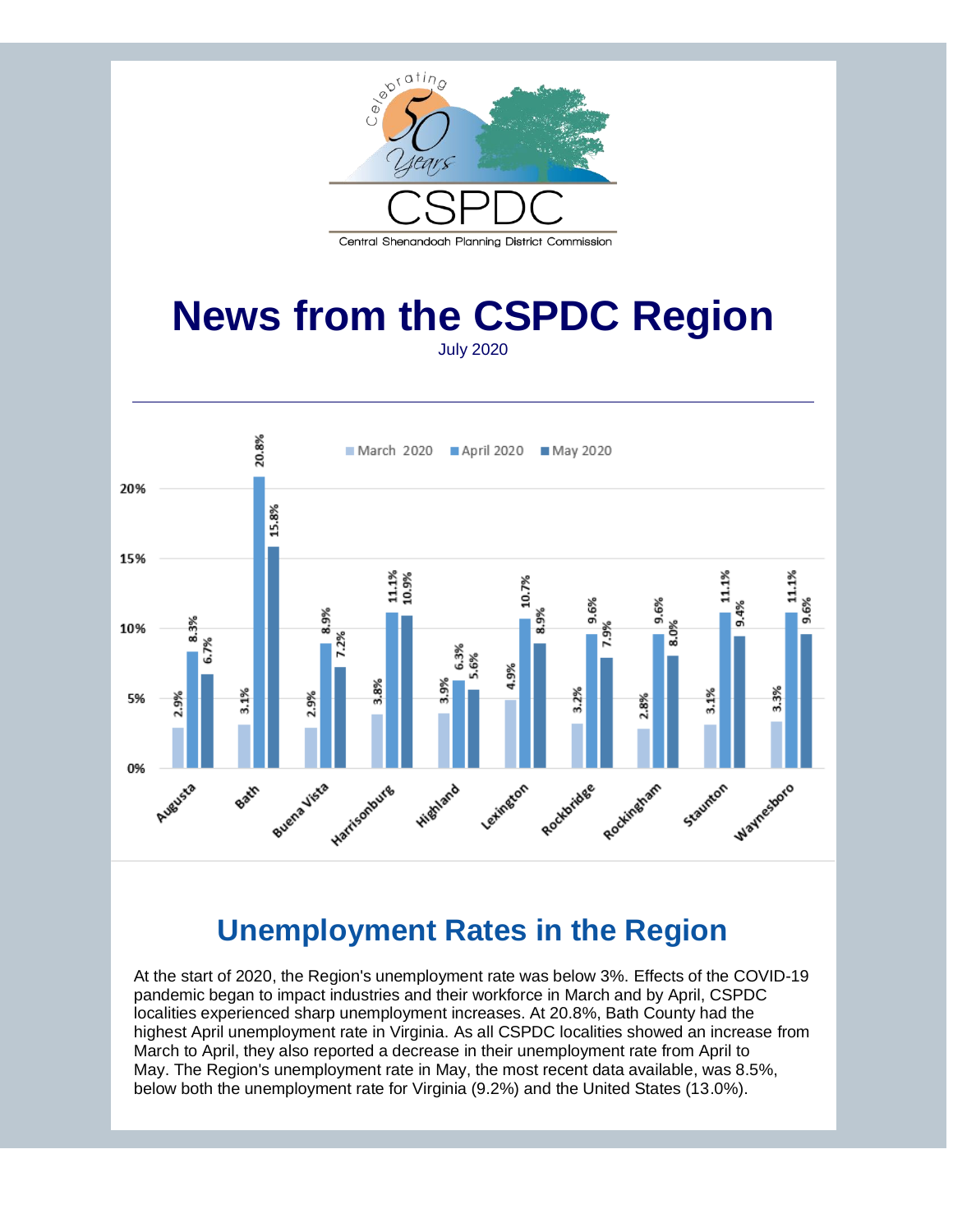#### **[Regional Data Center](http://r20.rs6.net/tn.jsp?f=001ZPbcsocQ188OC5GvY0xAUJ5eUqOyenqvXTfGopFEdYzMpGvaSPMjjKt2FDot5RXWCjgGMO_IDiITEwPOgK9GQJzX8UM1HKXQ5MrNWcsjSccdjGuQiZxNybhYIOF667w1tBewyFUYGTp1WUGX_Yct_z6NpZOeTIfN&c=ju8fSfCCDVI-zE-jOs-VrQ0U6Gg-iO8Cs3zc5Fzk1_E1upzZDV9QhA==&ch=h0xwvPShMrvXRcRnOalYyOHZIKAqqpDrPzVCY3AzsUwNxQ4v_sskHg==)**



## **Thank You Bike Shops**

Since the pandemic began, people all over the country have been heading to local bike shops to tune up old bikes, or shop for new ones. Whether cycling is their physical fitness alternative to a shuttered gym, or a safer choice than taking public transit in a large city, Americans are currently riding bikes in record numbers. Bike shops around the region have been busier than ever with repairs and record sales. James Burris, owner of Staunton's **[Black Dog](http://r20.rs6.net/tn.jsp?f=001ZPbcsocQ188OC5GvY0xAUJ5eUqOyenqvXTfGopFEdYzMpGvaSPMjjD3eKLQS81dVFwCLkpia3wmUnfKQ92mbt3kZZNpHuCTQCWix5ebDoVDn7P_ZTaGRwlwDQzyWxvyDZchCQQsjZU0AFYrRP12iyw==&c=ju8fSfCCDVI-zE-jOs-VrQ0U6Gg-iO8Cs3zc5Fzk1_E1upzZDV9QhA==&ch=h0xwvPShMrvXRcRnOalYyOHZIKAqqpDrPzVCY3AzsUwNxQ4v_sskHg==)  [Bikes](http://r20.rs6.net/tn.jsp?f=001ZPbcsocQ188OC5GvY0xAUJ5eUqOyenqvXTfGopFEdYzMpGvaSPMjjD3eKLQS81dVFwCLkpia3wmUnfKQ92mbt3kZZNpHuCTQCWix5ebDoVDn7P_ZTaGRwlwDQzyWxvyDZchCQQsjZU0AFYrRP12iyw==&c=ju8fSfCCDVI-zE-jOs-VrQ0U6Gg-iO8Cs3zc5Fzk1_E1upzZDV9QhA==&ch=h0xwvPShMrvXRcRnOalYyOHZIKAqqpDrPzVCY3AzsUwNxQ4v_sskHg==)**, reports his sales are up 66% from this time last year. CSPDC promotes the region's bike shops via **[Bike the Valley](http://r20.rs6.net/tn.jsp?f=001ZPbcsocQ188OC5GvY0xAUJ5eUqOyenqvXTfGopFEdYzMpGvaSPMjjNLoF8_HqTXdrgjlzghsbO8fkv2o1RjBzqQVOq3LcK4ZqsCUiq5INKGt4cZJHmINp9IwPlHiqGntYkRp6Fz28ndf1EvDXRS0Rw==&c=ju8fSfCCDVI-zE-jOs-VrQ0U6Gg-iO8Cs3zc5Fzk1_E1upzZDV9QhA==&ch=h0xwvPShMrvXRcRnOalYyOHZIKAqqpDrPzVCY3AzsUwNxQ4v_sskHg==)**'s website and Facebook page.



## **VDOT & DRPT Seeks Input**

In June, the Virginia Department of Transportation (VDOT) and the Virginia Department of Rail and Public Transportation (DRPT) launched a survey to gauge the impacts of COVID-19 on commuting. This was the first in a series of surveys planned over the next several months that will be open to anyone who works and lives in the Commonwealth. The results will help the state better understand how commuting practices have changed. It will also help identify short- and longterm opportunities and improvements during and after the COVID-19 pandemic.



## **VAPDC Summer Series**

The statewide **[Planning District](http://r20.rs6.net/tn.jsp?f=001ZPbcsocQ188OC5GvY0xAUJ5eUqOyenqvXTfGopFEdYzMpGvaSPMjjD3eKLQS81dV9Gp2Ztbrm9ZLo2n7_i8wmrla3TzqhCgtB28JH6dlF5O8wyKlBB-QCjkugKQoZJl078qSRtSK2Dl4YG8DZkR3IZaMNoIR82ezkl_HKlITBNMOYoGEn7ir6Q==&c=ju8fSfCCDVI-zE-jOs-VrQ0U6Gg-iO8Cs3zc5Fzk1_E1upzZDV9QhA==&ch=h0xwvPShMrvXRcRnOalYyOHZIKAqqpDrPzVCY3AzsUwNxQ4v_sskHg==)  [Commission organization](http://r20.rs6.net/tn.jsp?f=001ZPbcsocQ188OC5GvY0xAUJ5eUqOyenqvXTfGopFEdYzMpGvaSPMjjD3eKLQS81dV9Gp2Ztbrm9ZLo2n7_i8wmrla3TzqhCgtB28JH6dlF5O8wyKlBB-QCjkugKQoZJl078qSRtSK2Dl4YG8DZkR3IZaMNoIR82ezkl_HKlITBNMOYoGEn7ir6Q==&c=ju8fSfCCDVI-zE-jOs-VrQ0U6Gg-iO8Cs3zc5Fzk1_E1upzZDV9QhA==&ch=h0xwvPShMrvXRcRnOalYyOHZIKAqqpDrPzVCY3AzsUwNxQ4v_sskHg==)** (VAPDC) offered an online Summer Series on four Thursdays in July in place of the canceled two-day summer conference. Topics included "The Other Side of COVID-19," "Travel, Tourism and Leisure," and "Transportation and



## **Ann Cundy Elected Chair of VAMPO**

#### The **[Virginia Association of MPOs](http://r20.rs6.net/tn.jsp?f=001ZPbcsocQ188OC5GvY0xAUJ5eUqOyenqvXTfGopFEdYzMpGvaSPMjjD3eKLQS81dVUgmrBVz8BUyG5H1ds1AJBvVcJ2LVo6MWmo6AhE2Tvp185pGoEvIXPg6Kt_ebALzBpwHvF-fZ0h8=&c=ju8fSfCCDVI-zE-jOs-VrQ0U6Gg-iO8Cs3zc5Fzk1_E1upzZDV9QhA==&ch=h0xwvPShMrvXRcRnOalYyOHZIKAqqpDrPzVCY3AzsUwNxQ4v_sskHg==)**

(VAMPO) elected Ann Cundy, CSPDC Director of Transportation, as its new Chair on June 23, 2020. The General Assembly established VAMPO in 2009 to provide education, information, and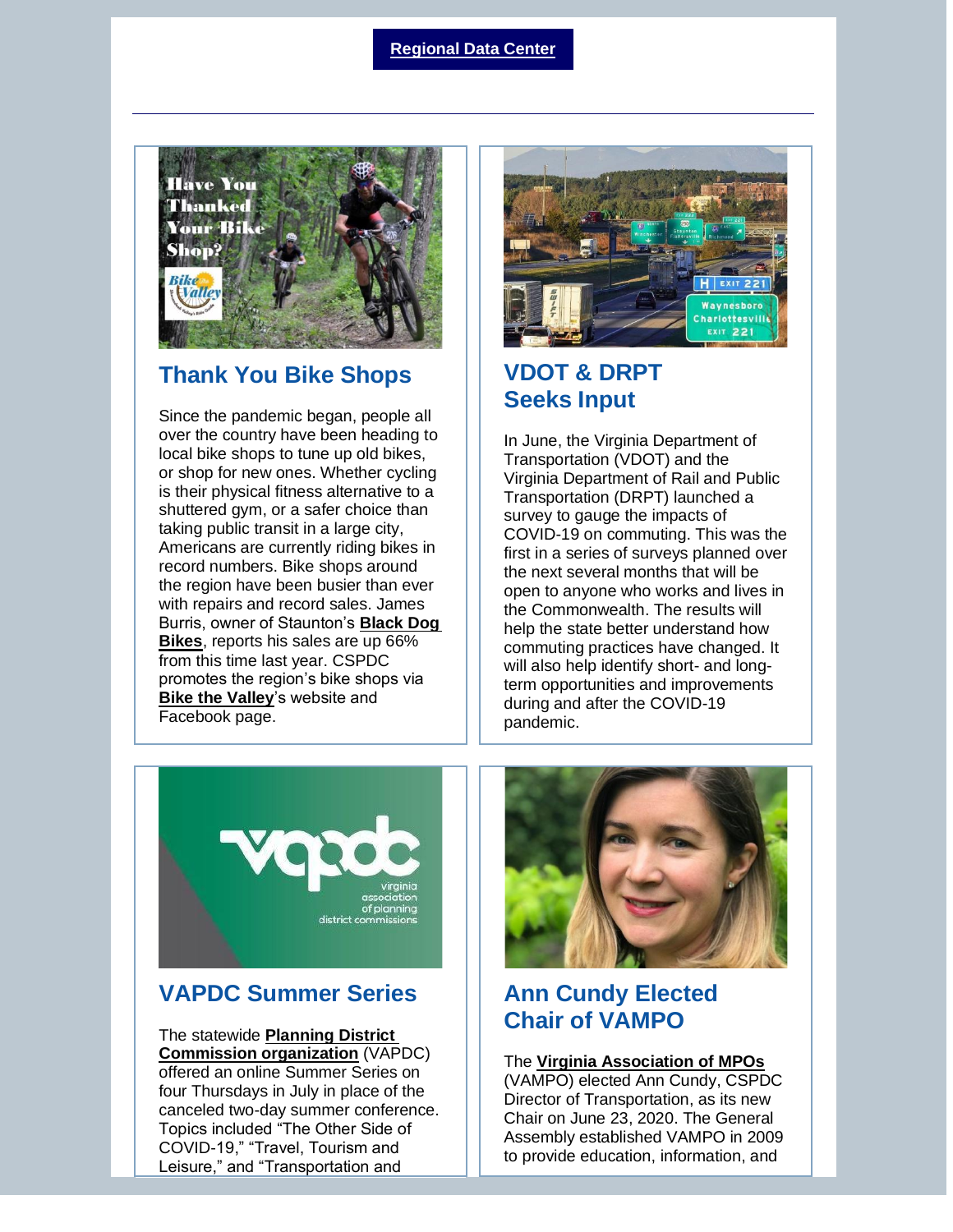Mobility Reimagined." The last of the series, "Virginia's PDC's Regional Responses and Resources," is scheduled for Thursday, July 30. Registration is required to participate.

opportunities for cooperation among Virginia's Metropolitan Planning Organizations, and among state, federal and community officials. Ms. Cundy will serve as Chair for two years.

**[More Information](http://r20.rs6.net/tn.jsp?f=001ZPbcsocQ188OC5GvY0xAUJ5eUqOyenqvXTfGopFEdYzMpGvaSPMjjD3eKLQS81dV__vQgtuJvEOZnLehjdidDLGNMfyZSYXCrd_ZwPYCGcHQXow6klxUL0GdmLkD9Ai4FUbamzgriYhsQGxPtXFmVRbnjfzogF2R&c=ju8fSfCCDVI-zE-jOs-VrQ0U6Gg-iO8Cs3zc5Fzk1_E1upzZDV9QhA==&ch=h0xwvPShMrvXRcRnOalYyOHZIKAqqpDrPzVCY3AzsUwNxQ4v_sskHg==)**





## **Study Team Selects Ag. Center Consultant**

In response to a Request for Proposal released in March 2020, 14 highly-qualified firms representing 8 states submitted proposals to conduct the Agricultural Enterprise Center Feasibility Study. The CSPDC formed an 8-member Study Team composed of potential Ag. Center users and representatives from businesses and organizations who support local food production, to assist with the review process, and serve as a vital resource throughout the study.

After conducting a rigorous review process, **[New](http://r20.rs6.net/tn.jsp?f=001ZPbcsocQ188OC5GvY0xAUJ5eUqOyenqvXTfGopFEdYzMpGvaSPMjjD3eKLQS81dVagicjA_tTEn68UKFSiolIxHcl4ogcHs9lPmbLUF4j47UFpnLoSPaV0JAZ97MO5ksVd4LkJdOj2dDGMuklrI53JFGDaQ2ew7M&c=ju8fSfCCDVI-zE-jOs-VrQ0U6Gg-iO8Cs3zc5Fzk1_E1upzZDV9QhA==&ch=h0xwvPShMrvXRcRnOalYyOHZIKAqqpDrPzVCY3AzsUwNxQ4v_sskHg==)  [Venture Advisors](http://r20.rs6.net/tn.jsp?f=001ZPbcsocQ188OC5GvY0xAUJ5eUqOyenqvXTfGopFEdYzMpGvaSPMjjD3eKLQS81dVagicjA_tTEn68UKFSiolIxHcl4ogcHs9lPmbLUF4j47UFpnLoSPaV0JAZ97MO5ksVd4LkJdOj2dDGMuklrI53JFGDaQ2ew7M&c=ju8fSfCCDVI-zE-jOs-VrQ0U6Gg-iO8Cs3zc5Fzk1_E1upzZDV9QhA==&ch=h0xwvPShMrvXRcRnOalYyOHZIKAqqpDrPzVCY3AzsUwNxQ4v_sskHg==)** (NVA), an agriculturally focused firm based out of Chicago, Illinois was selected.

#### **[Continue Reading](http://r20.rs6.net/tn.jsp?f=001ZPbcsocQ188OC5GvY0xAUJ5eUqOyenqvXTfGopFEdYzMpGvaSPMjjD3eKLQS81dVOAqoUB7ztIcurkEvH97Sv_oV98Vdkf2YhXLuAGeAl4jaQXB-6eV_AMAzZdKYoEMsM01-DUW-HXsE0x4cDNF5SaUpKQifloocJGdSe7KbPI9_aHzeTUMoKEz-Wgt9waILpgPuu9dFxF1Jy1yD7s3Buf0xDeruL235&c=ju8fSfCCDVI-zE-jOs-VrQ0U6Gg-iO8Cs3zc5Fzk1_E1upzZDV9QhA==&ch=h0xwvPShMrvXRcRnOalYyOHZIKAqqpDrPzVCY3AzsUwNxQ4v_sskHg==)**





**Dixon Whitworth GO Virginia Region 8**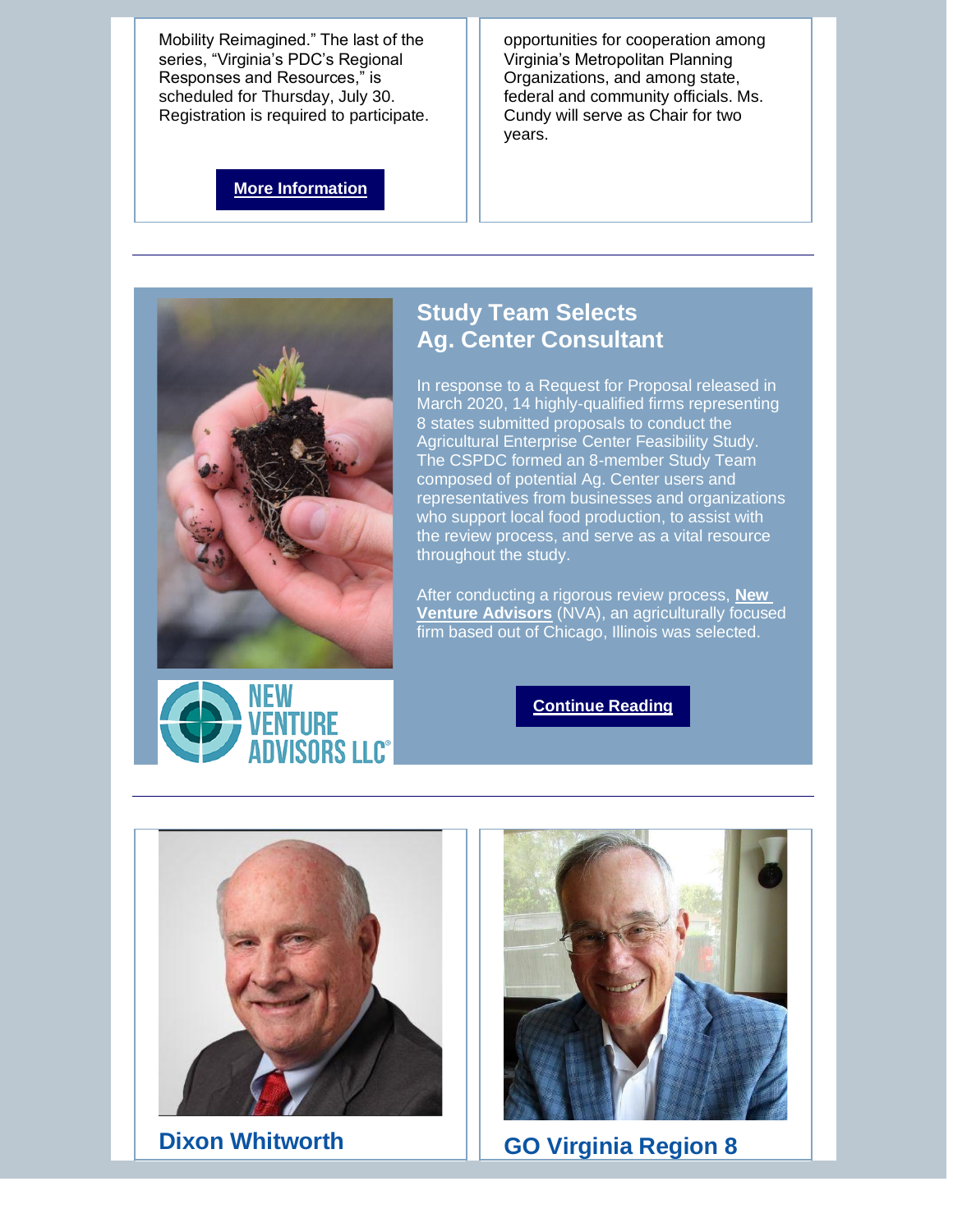## **Retires from CTB**

The **[Harrisonburg-Rockingham](http://r20.rs6.net/tn.jsp?f=001ZPbcsocQ188OC5GvY0xAUJ5eUqOyenqvXTfGopFEdYzMpGvaSPMjjKtyHnwzziAQEd1d4-zpyQMIbUEphPLZqH9_nQ0KYBXdB91ROIPrm9uqvrEhBsLoj6ITqh2JE8y26z7pcQGFvIyL-k57Ka2riw==&c=ju8fSfCCDVI-zE-jOs-VrQ0U6Gg-iO8Cs3zc5Fzk1_E1upzZDV9QhA==&ch=h0xwvPShMrvXRcRnOalYyOHZIKAqqpDrPzVCY3AzsUwNxQ4v_sskHg==)  [Metropolitan Planning Organization](http://r20.rs6.net/tn.jsp?f=001ZPbcsocQ188OC5GvY0xAUJ5eUqOyenqvXTfGopFEdYzMpGvaSPMjjKtyHnwzziAQEd1d4-zpyQMIbUEphPLZqH9_nQ0KYBXdB91ROIPrm9uqvrEhBsLoj6ITqh2JE8y26z7pcQGFvIyL-k57Ka2riw==&c=ju8fSfCCDVI-zE-jOs-VrQ0U6Gg-iO8Cs3zc5Fzk1_E1upzZDV9QhA==&ch=h0xwvPShMrvXRcRnOalYyOHZIKAqqpDrPzVCY3AzsUwNxQ4v_sskHg==)**  (HRMPO) and the **[Staunton Augusta](http://r20.rs6.net/tn.jsp?f=001ZPbcsocQ188OC5GvY0xAUJ5eUqOyenqvXTfGopFEdYzMpGvaSPMjjPG00UzbQDTWCEyd_pTbwToSrfCaH_yPVfX5rsdvQA3-NIXgsfbBEb4m3XiZHvZLasP3gCLWz3RR4lJh4W-lBIVEgIJYbSlDEw==&c=ju8fSfCCDVI-zE-jOs-VrQ0U6Gg-iO8Cs3zc5Fzk1_E1upzZDV9QhA==&ch=h0xwvPShMrvXRcRnOalYyOHZIKAqqpDrPzVCY3AzsUwNxQ4v_sskHg==)  [Waynesboro Metropolitan Planning](http://r20.rs6.net/tn.jsp?f=001ZPbcsocQ188OC5GvY0xAUJ5eUqOyenqvXTfGopFEdYzMpGvaSPMjjPG00UzbQDTWCEyd_pTbwToSrfCaH_yPVfX5rsdvQA3-NIXgsfbBEb4m3XiZHvZLasP3gCLWz3RR4lJh4W-lBIVEgIJYbSlDEw==&c=ju8fSfCCDVI-zE-jOs-VrQ0U6Gg-iO8Cs3zc5Fzk1_E1upzZDV9QhA==&ch=h0xwvPShMrvXRcRnOalYyOHZIKAqqpDrPzVCY3AzsUwNxQ4v_sskHg==)  [Organization](http://r20.rs6.net/tn.jsp?f=001ZPbcsocQ188OC5GvY0xAUJ5eUqOyenqvXTfGopFEdYzMpGvaSPMjjPG00UzbQDTWCEyd_pTbwToSrfCaH_yPVfX5rsdvQA3-NIXgsfbBEb4m3XiZHvZLasP3gCLWz3RR4lJh4W-lBIVEgIJYbSlDEw==&c=ju8fSfCCDVI-zE-jOs-VrQ0U6Gg-iO8Cs3zc5Fzk1_E1upzZDV9QhA==&ch=h0xwvPShMrvXRcRnOalYyOHZIKAqqpDrPzVCY3AzsUwNxQ4v_sskHg==)** (SAWMPO) wishes to express their sincere appreciation for Mr. F. Dixon Whitworth, Jr., for steadfast leadership and dedicated services to the MPOs, and to the people of the region, shown during his term on the **[Commonwealth](http://r20.rs6.net/tn.jsp?f=001ZPbcsocQ188OC5GvY0xAUJ5eUqOyenqvXTfGopFEdYzMpGvaSPMjjKUHjMsgni9HtTmCzTrne7OmdDX6m53YGc836HgnEdcicCiXFWtiRoWdZlhhCNobucsH1nHbxj6KUOOCeaJCIN4PgT2u-lpM6w==&c=ju8fSfCCDVI-zE-jOs-VrQ0U6Gg-iO8Cs3zc5Fzk1_E1upzZDV9QhA==&ch=h0xwvPShMrvXRcRnOalYyOHZIKAqqpDrPzVCY3AzsUwNxQ4v_sskHg==)  [Transportation Board](http://r20.rs6.net/tn.jsp?f=001ZPbcsocQ188OC5GvY0xAUJ5eUqOyenqvXTfGopFEdYzMpGvaSPMjjKUHjMsgni9HtTmCzTrne7OmdDX6m53YGc836HgnEdcicCiXFWtiRoWdZlhhCNobucsH1nHbxj6KUOOCeaJCIN4PgT2u-lpM6w==&c=ju8fSfCCDVI-zE-jOs-VrQ0U6Gg-iO8Cs3zc5Fzk1_E1upzZDV9QhA==&ch=h0xwvPShMrvXRcRnOalYyOHZIKAqqpDrPzVCY3AzsUwNxQ4v_sskHg==)** (CTB). Mr. Whitworth, a Shenandoah Valley native, was elected as the CTB's Vice Chairman last year, having been on the Board since 2012, serving as its Staunton District representative.

## **Chair Retires**

George Pace, a well-known and highly respected business leader from the Shenandoah Valley, has tenured his resignation from the **[GO Virginia](http://r20.rs6.net/tn.jsp?f=001ZPbcsocQ188OC5GvY0xAUJ5eUqOyenqvXTfGopFEdYzMpGvaSPMjjKUHjMsgni9HVggRiBZHrhI1jXKsrxtvyGMK8N65WQnEgE2u1JnlwbeOoBfO9GRPi5yhHhRBugBzJDfsaz_pifo3PSPnCdJtBA==&c=ju8fSfCCDVI-zE-jOs-VrQ0U6Gg-iO8Cs3zc5Fzk1_E1upzZDV9QhA==&ch=h0xwvPShMrvXRcRnOalYyOHZIKAqqpDrPzVCY3AzsUwNxQ4v_sskHg==)**  Region 8 Council. Mr. Pace will be leaving his post as Chair and member of the Region 8 Council to focus his time and efforts on helping the UVA Health System navigate the challenges from the COVID-19 pandemic where he serves as chair of the UVA Physicians Group Board of Directors. Mr. Chris Kyle, Vice President of Shentel and current Vice Chair of the Region 8 Council, will assume Mr. Pace's duties as Chair.

**[Continue Reading](http://r20.rs6.net/tn.jsp?f=001ZPbcsocQ188OC5GvY0xAUJ5eUqOyenqvXTfGopFEdYzMpGvaSPMjjD3eKLQS81dVazJccCDLLBNI6eFCodQpWnMQ8WkPKxQwIY6gW9B4wTCvRbXbUlTTE_NPZFVUNaA321dupqafCV_ZnW60ANqXtJSMHl-cwsaGxyedBd9pvJmtATAc-YmV4pHn7rBkuvMpsDIgbPwOz7uYajEDo_UhSbIBlI4D3sQfJOYXK5_-PCY=&c=ju8fSfCCDVI-zE-jOs-VrQ0U6Gg-iO8Cs3zc5Fzk1_E1upzZDV9QhA==&ch=h0xwvPShMrvXRcRnOalYyOHZIKAqqpDrPzVCY3AzsUwNxQ4v_sskHg==)**

**Help The Central Shenandoah Health District's campaign to promote the act of wearing face coverings!**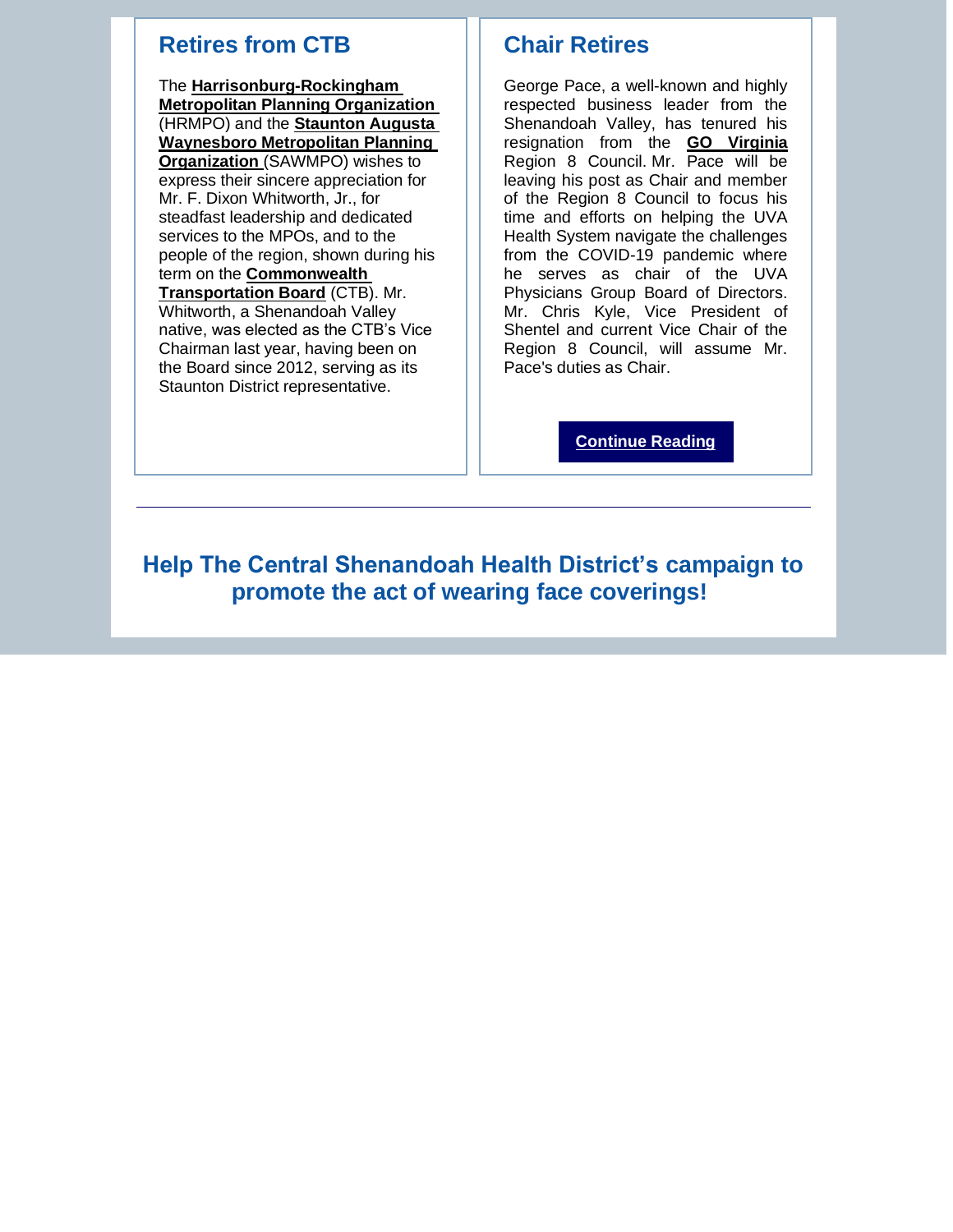# #IveGok OTGovered

Take a selfie with your face covering

Use the hashta #I'vegotyoucoyered in your post.

Tag a friend you cover for.



# **CSPDC Resources:**

**[Regional Facts & Figures](http://r20.rs6.net/tn.jsp?f=001ZPbcsocQ188OC5GvY0xAUJ5eUqOyenqvXTfGopFEdYzMpGvaSPMjjKUHjMsgni9H_No5UZRY-GcbV4Sm_EiD4girDpxiiLynnwEk628yP4dH7iX0qLS1OcW-QX8cPYu1S4iSsMxhm1hmjs3xreRzzQmOYCjvEVuF&c=ju8fSfCCDVI-zE-jOs-VrQ0U6Gg-iO8Cs3zc5Fzk1_E1upzZDV9QhA==&ch=h0xwvPShMrvXRcRnOalYyOHZIKAqqpDrPzVCY3AzsUwNxQ4v_sskHg==)** 

**[Grant Resource Guide](http://r20.rs6.net/tn.jsp?f=001ZPbcsocQ188OC5GvY0xAUJ5eUqOyenqvXTfGopFEdYzMpGvaSPMjjCqQYY2HEaFmu6s6lS_Fzm-2V9a-yenbo6Thtk8c_eqtgJc_kDeJP4uPfD_u8Y8NUppFh_SlGqwfn6pPrCQmE_a_NdvUduYru0oMhfBcnr7g_q5lHJ9iQ8I=&c=ju8fSfCCDVI-zE-jOs-VrQ0U6Gg-iO8Cs3zc5Fzk1_E1upzZDV9QhA==&ch=h0xwvPShMrvXRcRnOalYyOHZIKAqqpDrPzVCY3AzsUwNxQ4v_sskHg==)** 

**[Regional Plans](http://r20.rs6.net/tn.jsp?f=001ZPbcsocQ188OC5GvY0xAUJ5eUqOyenqvXTfGopFEdYzMpGvaSPMjjKt2FDot5RXWK7jBLwgV2K5UbLSoVy0LZqQSiUJdBWhcGskL6_nhh8UwzHez9qtTyfNAUgo5jol1BBe-a113QJl1TYULWvVWGIk7UG4vQ5T0&c=ju8fSfCCDVI-zE-jOs-VrQ0U6Gg-iO8Cs3zc5Fzk1_E1upzZDV9QhA==&ch=h0xwvPShMrvXRcRnOalYyOHZIKAqqpDrPzVCY3AzsUwNxQ4v_sskHg==)** 

**[Regional Data Center](http://r20.rs6.net/tn.jsp?f=001ZPbcsocQ188OC5GvY0xAUJ5eUqOyenqvXTfGopFEdYzMpGvaSPMjjKt2FDot5RXWCjgGMO_IDiITEwPOgK9GQJzX8UM1HKXQ5MrNWcsjSccdjGuQiZxNybhYIOF667w1tBewyFUYGTp1WUGX_Yct_z6NpZOeTIfN&c=ju8fSfCCDVI-zE-jOs-VrQ0U6Gg-iO8Cs3zc5Fzk1_E1upzZDV9QhA==&ch=h0xwvPShMrvXRcRnOalYyOHZIKAqqpDrPzVCY3AzsUwNxQ4v_sskHg==)**

**[FY2019 Year in Review](http://r20.rs6.net/tn.jsp?f=001ZPbcsocQ188OC5GvY0xAUJ5eUqOyenqvXTfGopFEdYzMpGvaSPMjjPXactJ9ZC_OLAQ-GeaCIlu2U3pjA9jYIwz-srWY0T8YwxroOxTFYfbez0nHUZ1s17NYL3rJqoOCDXwML03X4IBrUY1W8klvUt3WC8lHBmh9D_M0lrMDBVHXcimdkWCmXlxeojzlFlJL1Z1JBiNMfArcDUSLcnRbts0l1lefz1Bf7XloSBQb5KI=&c=ju8fSfCCDVI-zE-jOs-VrQ0U6Gg-iO8Cs3zc5Fzk1_E1upzZDV9QhA==&ch=h0xwvPShMrvXRcRnOalYyOHZIKAqqpDrPzVCY3AzsUwNxQ4v_sskHg==)**

**[Central Shenandoah Planning District Commission](http://r20.rs6.net/tn.jsp?f=001ZPbcsocQ188OC5GvY0xAUJ5eUqOyenqvXTfGopFEdYzMpGvaSPMjjHrpsGekmLMzDlcpjGAiamFUYSlyWgVCalaANzNCkq9IJg1E648s-eVm6nBzSkglFEVUHaK7B0zxm6IyNIzDfZKKfI2xpp-ObQ==&c=ju8fSfCCDVI-zE-jOs-VrQ0U6Gg-iO8Cs3zc5Fzk1_E1upzZDV9QhA==&ch=h0xwvPShMrvXRcRnOalYyOHZIKAqqpDrPzVCY3AzsUwNxQ4v_sskHg==)** | 540-885-5174 **[Email](mailto:kimberly@cspdc.org)** | **[Commissioners](http://r20.rs6.net/tn.jsp?f=001ZPbcsocQ188OC5GvY0xAUJ5eUqOyenqvXTfGopFEdYzMpGvaSPMjjKUHjMsgni9HPdI7a_q-hnF4_V8UUA_G6eHZMa2NyXGAYSvH7DZxP7UfHAR4rff-85wNsPRJ9SKVHx2HtcGb46TTjyH9pYEW8bFYrmg30914P6AGoPbEnHAdTEjr521RrA==&c=ju8fSfCCDVI-zE-jOs-VrQ0U6Gg-iO8Cs3zc5Fzk1_E1upzZDV9QhA==&ch=h0xwvPShMrvXRcRnOalYyOHZIKAqqpDrPzVCY3AzsUwNxQ4v_sskHg==)** | **[Staff](http://r20.rs6.net/tn.jsp?f=001ZPbcsocQ188OC5GvY0xAUJ5eUqOyenqvXTfGopFEdYzMpGvaSPMjjKUHjMsgni9HIvBoaAOGBK5hUwpL660i16anWZ6QZ23VqbmfK4chxJjIqvmZFDPvnq2N7YNdOK2MU-3FAQez91nK0txKquGUwaGy4zF752GKJcLKEjBAAjyDqPZE9-BIGMuSn2UvNj0p6T5KvT2ZUu3zIl0b0AzGKii28jtBVEMhELGDXrv88alBEhwFWYNBM4mJFrRq9V7wxjB8MVmYKLuEooQ0L0e--eVtn8y0KOYqgcWYDUJEOXk=&c=ju8fSfCCDVI-zE-jOs-VrQ0U6Gg-iO8Cs3zc5Fzk1_E1upzZDV9QhA==&ch=h0xwvPShMrvXRcRnOalYyOHZIKAqqpDrPzVCY3AzsUwNxQ4v_sskHg==)**